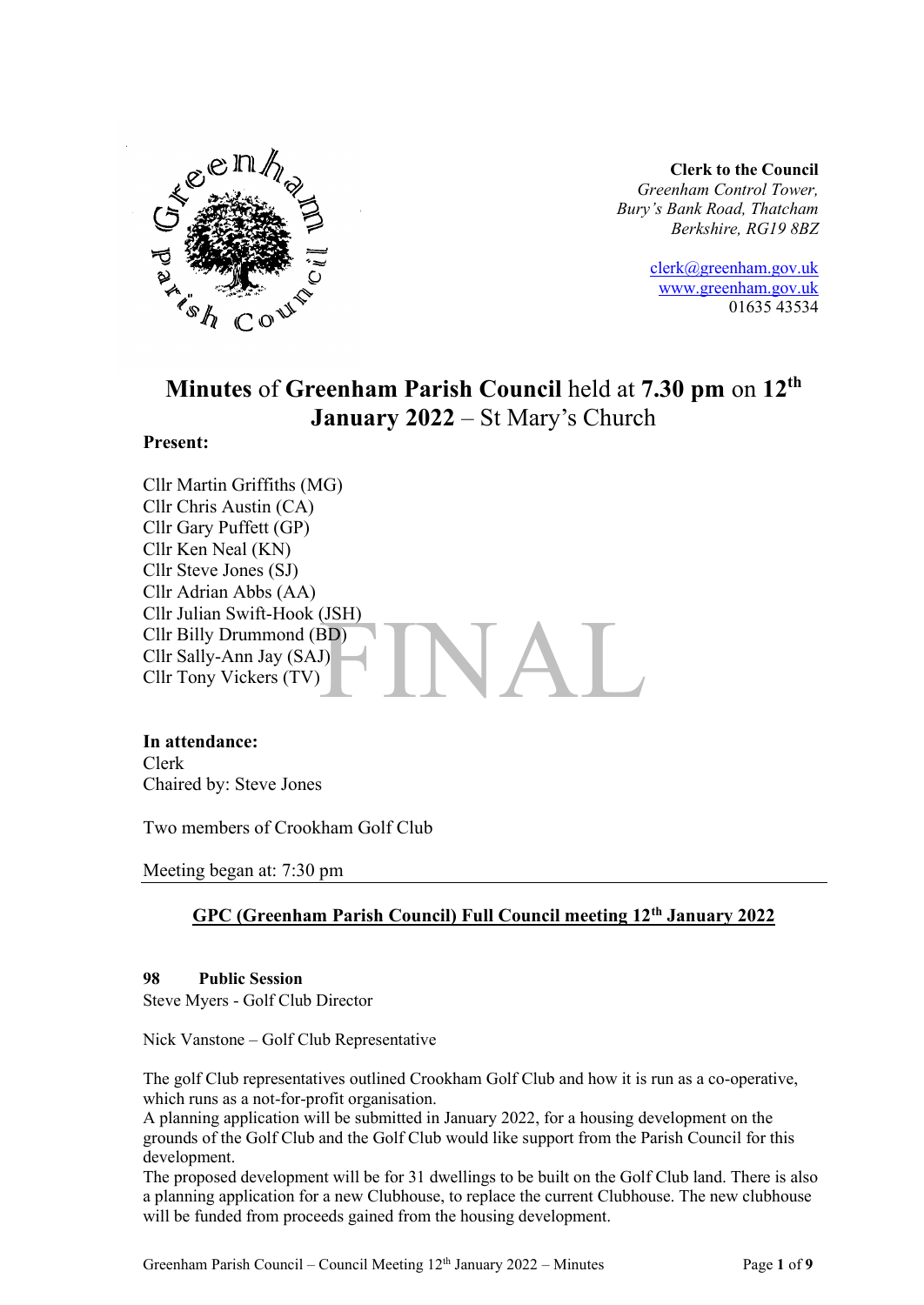AA – Highlighted meeting the environmental parameters for this development

Members of the public left the meeting 7:44pm

KN arrived for the meeting at 7:44pm

## **99 Apologies for Absence**

Cllr Phil Barnett (PB) Cllr Alison Blackborow (AB)

## **100 Declarations of Interest, Statements of Position and Dispensations**

*To receive any Declarations of Interest and Statements of Position by Councillors.* 

AA - Member of West Berkshire District Council (Wash Common Ward), Shadow Executive Member for the Environment, Western Area Planning Committee, Environmental Advisory Group, Licensing Committee, Personnel Committee, Planning (Sub), Governance and Ethics Committee (Sub). Trustee for Stroke Care Newbury & West Berkshire. Director of TEEC

CA – Greenham and Crookham Common Commissioner, Commoner

KN – Vice Chair GCCC, Commoner, Grazier, Building Design and Environmental Consultant

SJ – Greenham Parish Council representative for Greenham Control Tower

TV - Western Area Planning Committee

## **101 Approval of Minutes**

utes<br>Ites of GPC Meeting held on 8<sup>th</sup> December 2021 a. **To approve** minutes of GPC Meeting held on 8<sup>th</sup> December 2021

**Proposed:** SJ **Seconded:** AA **Abstentions:** None **Against:** None

## **102 Chairman's Report**

Report and other matters not on the agenda (for information only)

The Chair informed the Councillors that Chris Ferguson has resigned as a Councillor

# **b)**

# **103 Clerk's Report**

Report, matters arising, other correspondence not on the agenda (for information only)

Clerk outlined new Dog bin installation progress on the Rivar estate, Community Youth project report and Plaques for Cherry trees on Stroud Green, to be added to the February agenda.

**104 Finance a) To approve** January 2022 GPC payments **Proposed:** SJ **Seconded:** SAJ **Abstentions:** None

**a) Resolved:** To unanimously approve the Minutes of the Greenham Parish Council Meeting held on 8<sup>th</sup> December 2021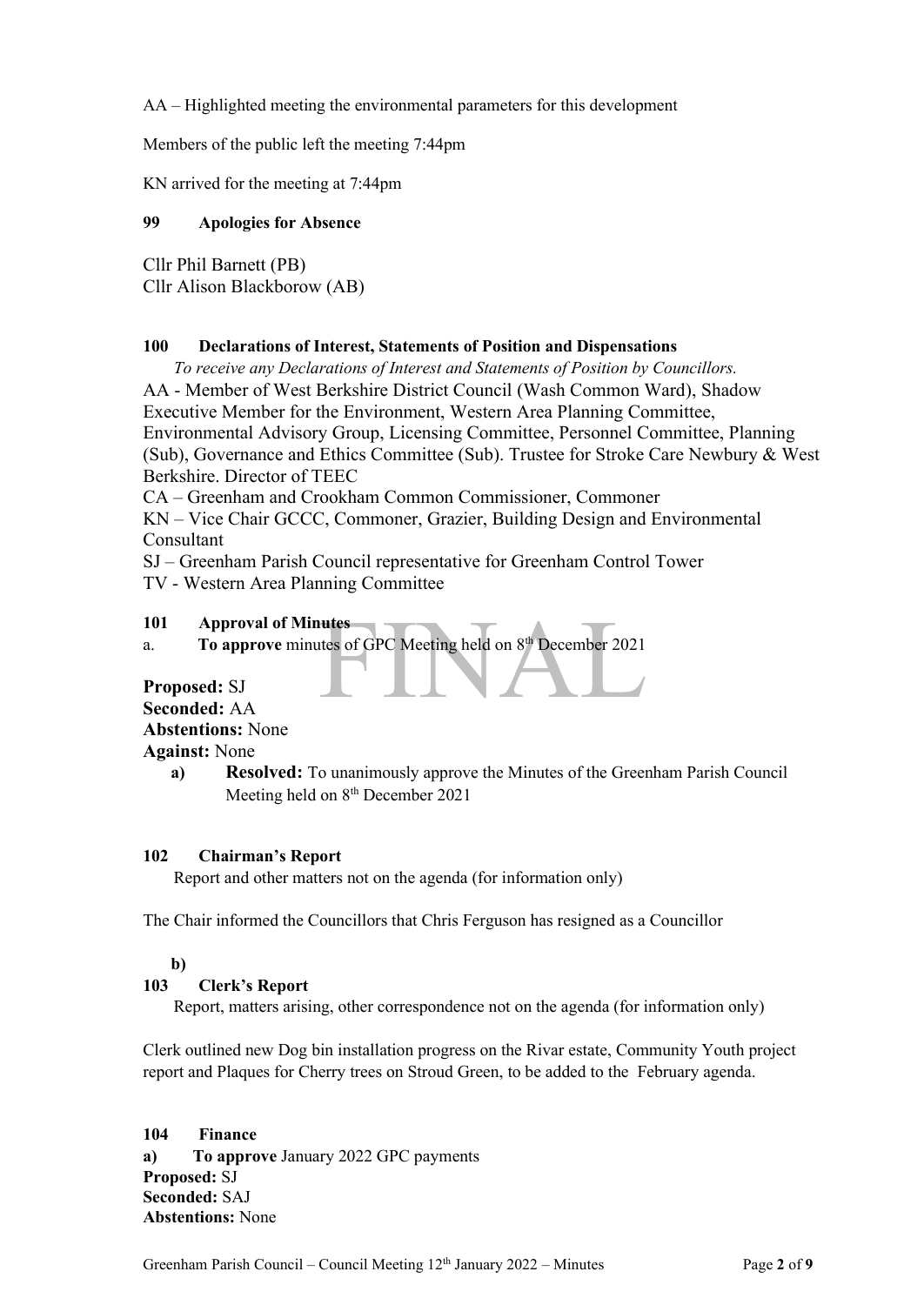# **Against:** None **Resolved:** To unanimously approve January 2022 GPC payments

**c)**

# Schedule of Cheque and Bank Payments

12 January 2022

#### 1. Cheque payments - GPC Current

| <b>Account (Metro Bank)</b> |                                                                   |                                              |               |        |  |
|-----------------------------|-------------------------------------------------------------------|----------------------------------------------|---------------|--------|--|
| <b>Inv Date</b>             | Inv No / Trans Ref                                                | Payee                                        | <b>Amount</b> | Chg No |  |
| 12/12/2021                  | <b>Invoice 8494</b>                                               | <b>Externiture</b>                           | 42.00         | 800196 |  |
| 13/12/2021                  | Interim Audit - Inv A7285                                         | <b>Auditing</b><br><b>Solutions</b>          | 552.00        | 800197 |  |
| 31/12/2021                  | Salary top Up cheque - December                                   | Lisa Blake                                   | 2.53          | 800198 |  |
| 14/12/2021                  | Payroll Services - month 9, invoice<br>1701                       | <b>SME Accounting</b><br><b>Services</b>     | 12.00         |        |  |
| 31/12/2021                  | Tax and NI payment - Month 9                                      | <b>HMRC</b>                                  | 505.92        | 800200 |  |
| 31/12/2021                  | Pension - Month 9                                                 | <b>Berkshire Pension</b><br>615.42<br>Fund   |               | 800201 |  |
| 12/01/2022                  | <b>Citizens Advice Bureau - Yearly</b><br><b>Donation</b>         | <b>Citizens Advice</b><br><b>Bureau</b>      | 5,000.00      | 800202 |  |
| 12/01/2022                  | <b>Nationwide Building Society - New</b><br><b>Account Cheque</b> | <b>Nationwide</b><br><b>Building Society</b> | 55,000        | 800203 |  |
| 12/01/2022                  | Room Rent - Inv 55                                                | Greenham<br><b>Control Tower Ltd</b>         | 300           | 800204 |  |
| 12/01/2022                  | <b>Councillor Expense claim</b>                                   | <b>Phil Barnett</b>                          | 32.4          | 800205 |  |
|                             |                                                                   |                                              |               |        |  |
|                             |                                                                   |                                              |               |        |  |
|                             | <b>Sub-Total GPC Current Account actual payments</b>              | £62,062.27                                   |               |        |  |

# (Metro Bank)

| 2. Bank Payments - GPC Current Account<br>(Metro Bank) |                                                       |                    |               |                             |
|--------------------------------------------------------|-------------------------------------------------------|--------------------|---------------|-----------------------------|
| <b>Trans Date</b>                                      | <b>Trans Ref</b>                                      | Payee              | <b>Amount</b> | <b>Trans</b><br><b>Type</b> |
| 15/12/2021                                             | Salary - Month 9                                      | Lisa Blake - Clerk | 1,591.00      | SO.                         |
| 21/12/2021                                             | Telephone bill - GP00592130 0013<br>(December)        | <b>BT</b>          | 36.72         | <b>DD</b>                   |
| 02/12/2021                                             | <b>Electricity bill:</b><br>391803570 / 0028          | <b>SSE</b>         | 11.06         | DD                          |
| 06/01/2022                                             | <b>Electricity bill - number:</b><br>391803570 / 0029 | <b>SSE</b>         | 11.70         | DD                          |
|                                                        | <b>Sub-total GPC Current Account Bank Payments</b>    |                    | £1.650.48     |                             |

**b) To approve** GPC Budget 2022/23 **Proposed:** SJ **Seconded:** JSH **Abstentions:** None **Against:** None **Resolved:** To unanimously approve GPC Budget 2022/23

# **GPCDraft Budget 2022 -23**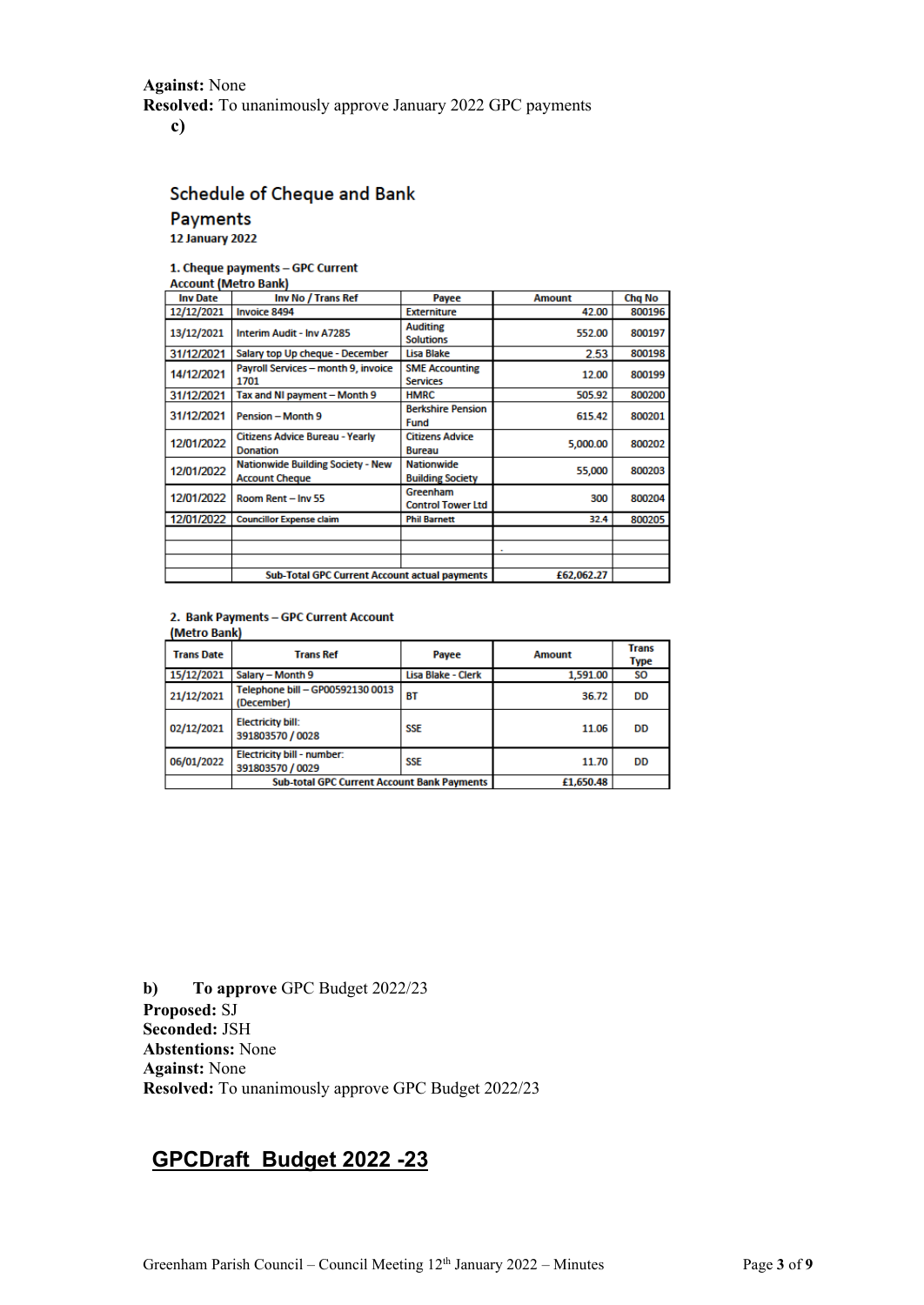| <b>EXPENDITURE:</b>                            | <b>Budget 22/23</b> | <b>Explanatory Notes</b>                                                                                                                                                                                                 |  |
|------------------------------------------------|---------------------|--------------------------------------------------------------------------------------------------------------------------------------------------------------------------------------------------------------------------|--|
| <b>Salaries</b>                                | 37,000              | Reduced Salary budget to reflect<br>reduction in Greenham Parish Staff.<br>Only one member of staff is now<br>employed. Have allowed for a possible<br>pay increase for the Clerk                                        |  |
| Office rent                                    | 3,000               | No rent increases until at least 2024 as<br>specified in the GPC room rental<br>agreement, which means that the same<br>amount has been allocated for rent as<br>last year's budget                                      |  |
| Stationery (New)                               | 1,500               | Reduced budget due to reduced spend,<br>linked to reduced staff but an<br>inflationary rise has been incorporated<br>into this figure.                                                                                   |  |
| Travel (New)                                   | 50                  | Need contingency for any future travel<br>requirements                                                                                                                                                                   |  |
| Office IT Support/Website Maintenance<br>(New) | 600                 | Website maintenance is covered by<br>TEEC for a yearly fee. This figure is an<br>allowance for any ad-hoc IT support<br>that may be required                                                                             |  |
| <b>Hall Hire for Meetings</b>                  | 300                 | No increase is predicted for 2020/21.<br>Reduced spend this year still due to<br>Covid. However, face to face meetings<br>have resumed so costs for Hall hire are<br>expected to return to pre Covid levels<br>this year |  |
| <b>Audit Fees</b>                              | 1,600               | Full Year Audit and Interim audit fees<br>have increased very slightly this year so<br>I have increased the budget slightly to<br>account for this slight increase                                                       |  |
| Legal/professional fees                        | 500                 | There haven't been any legal fees but it<br>is prudent to leave an amount in this<br>budget as legal or professional fees can<br>occur at any time                                                                       |  |
| Insurance                                      | 1,800               | Have secured a cheaper three-year deal<br>with Zurich so the budget will remain<br>the same as last year                                                                                                                 |  |
| Subscriptions                                  | 1,700               | BALC, SLCC - Allow for potential fee<br>Increase for FY 2022/23                                                                                                                                                          |  |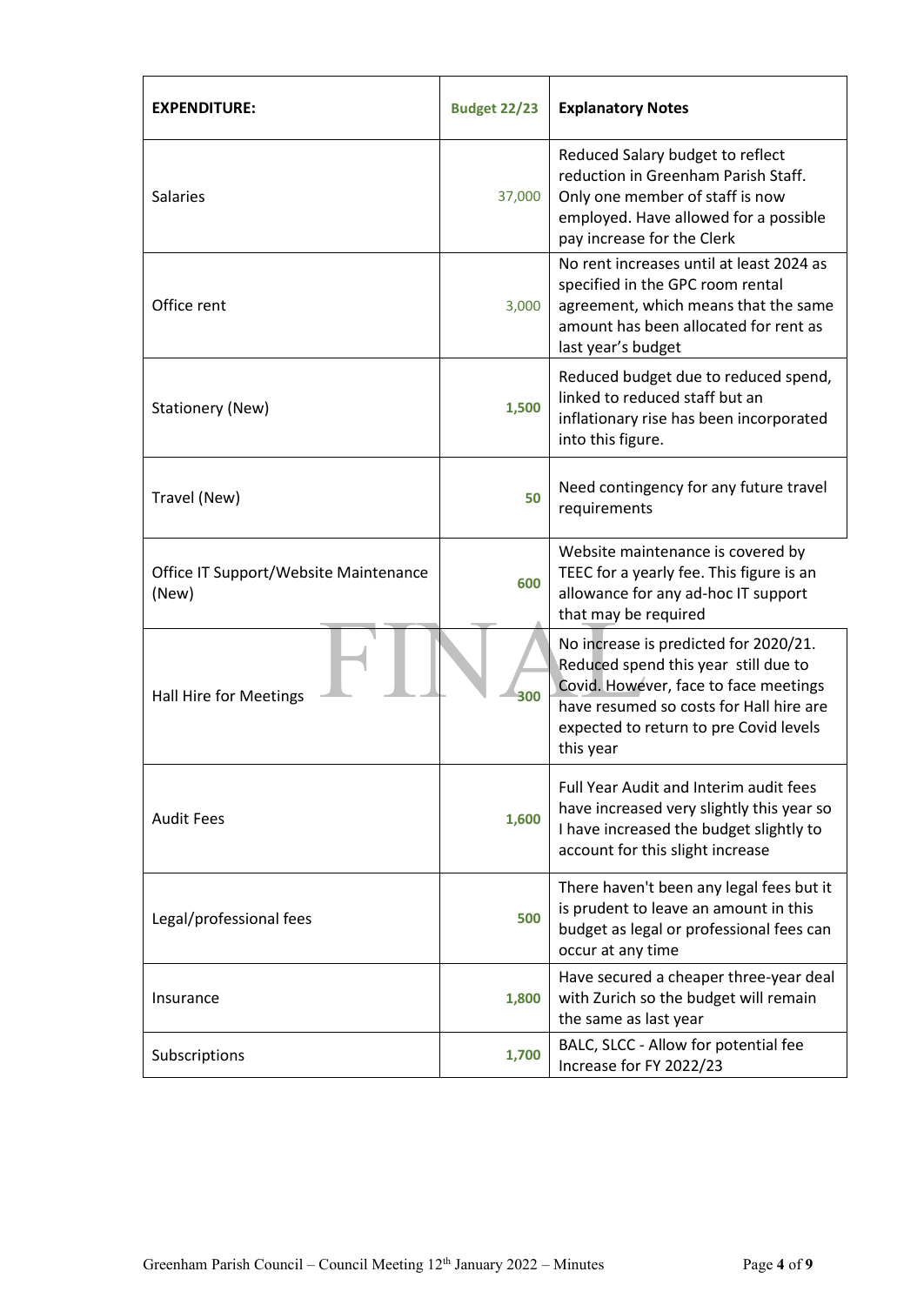| Salt bins                                         | 1,750   | This budget line has an underspend due<br>to reduced costs to fill salt bins last<br>year, due to a mild winter. Dog bin<br>emptying will now be added to this<br>budget line. There is also an increase to<br>allow for new Dog bins to be emptied at<br>an appx cost of £1750 a year. There<br>could potentially be an addition of 7<br>new dog bins within the Parish. |
|---------------------------------------------------|---------|---------------------------------------------------------------------------------------------------------------------------------------------------------------------------------------------------------------------------------------------------------------------------------------------------------------------------------------------------------------------------|
| Dog bins                                          | 2,150   |                                                                                                                                                                                                                                                                                                                                                                           |
| Bus shelter & VAS electric                        | 250     | Slight increase to budget to allow for<br>increasing energy costs                                                                                                                                                                                                                                                                                                         |
| <b>Street furniture Maintenance</b>               | 2,000   | There have been some ad hoc<br>maintenance tasks this year (Graffiti<br>cleaning) so I have increased the budget<br>to reflect this and allow a contingency<br>for next year.                                                                                                                                                                                             |
| <b>Wildlife Garden Maintenance - new line</b>     | 4,000   | Garden monthly work and plant<br>replacement                                                                                                                                                                                                                                                                                                                              |
| <b>Training</b>                                   | 500     | More training is planned in this year<br>now that Covid restrictions are fully<br>lifted                                                                                                                                                                                                                                                                                  |
| S.137 Grants                                      | 24,000  | There are a number of projects in the<br>pipeline as part of Community<br>Engagement so this line has been<br>increased slightly                                                                                                                                                                                                                                          |
| CAB                                               | 7,500   | Continued support of the CAB with the<br>same budget amount                                                                                                                                                                                                                                                                                                               |
| Community presence                                | 7,000   | Community presence projects were<br>delayed due to Covid 19. It is planned to<br>relaunch these projects in 2022/23.<br>There are a number of projects planned<br>for next year, including the Queen's<br>Jubilee, Beating the Bounds                                                                                                                                     |
| <b>Allotment Research</b>                         | 2,500   | Continued research into the provision<br>of Allotments?                                                                                                                                                                                                                                                                                                                   |
| PWLB loan repayment 1                             | 4,970   | £2484.99 due bi yearly 2022/23                                                                                                                                                                                                                                                                                                                                            |
| PWLB loan repayment 2                             | 1,804   | £901.99 due bi yearly 2022/23                                                                                                                                                                                                                                                                                                                                             |
| <b>Total Expenditure</b>                          | 106,474 |                                                                                                                                                                                                                                                                                                                                                                           |
| <b>INCOME:</b>                                    |         |                                                                                                                                                                                                                                                                                                                                                                           |
| Precept                                           | 106474  |                                                                                                                                                                                                                                                                                                                                                                           |
| Reserves                                          |         |                                                                                                                                                                                                                                                                                                                                                                           |
| <b>Total Income</b>                               |         |                                                                                                                                                                                                                                                                                                                                                                           |
| Precept increase / (decrease)<br>on previous year | 2,750   |                                                                                                                                                                                                                                                                                                                                                                           |
| Actual over / (under) spend                       |         |                                                                                                                                                                                                                                                                                                                                                                           |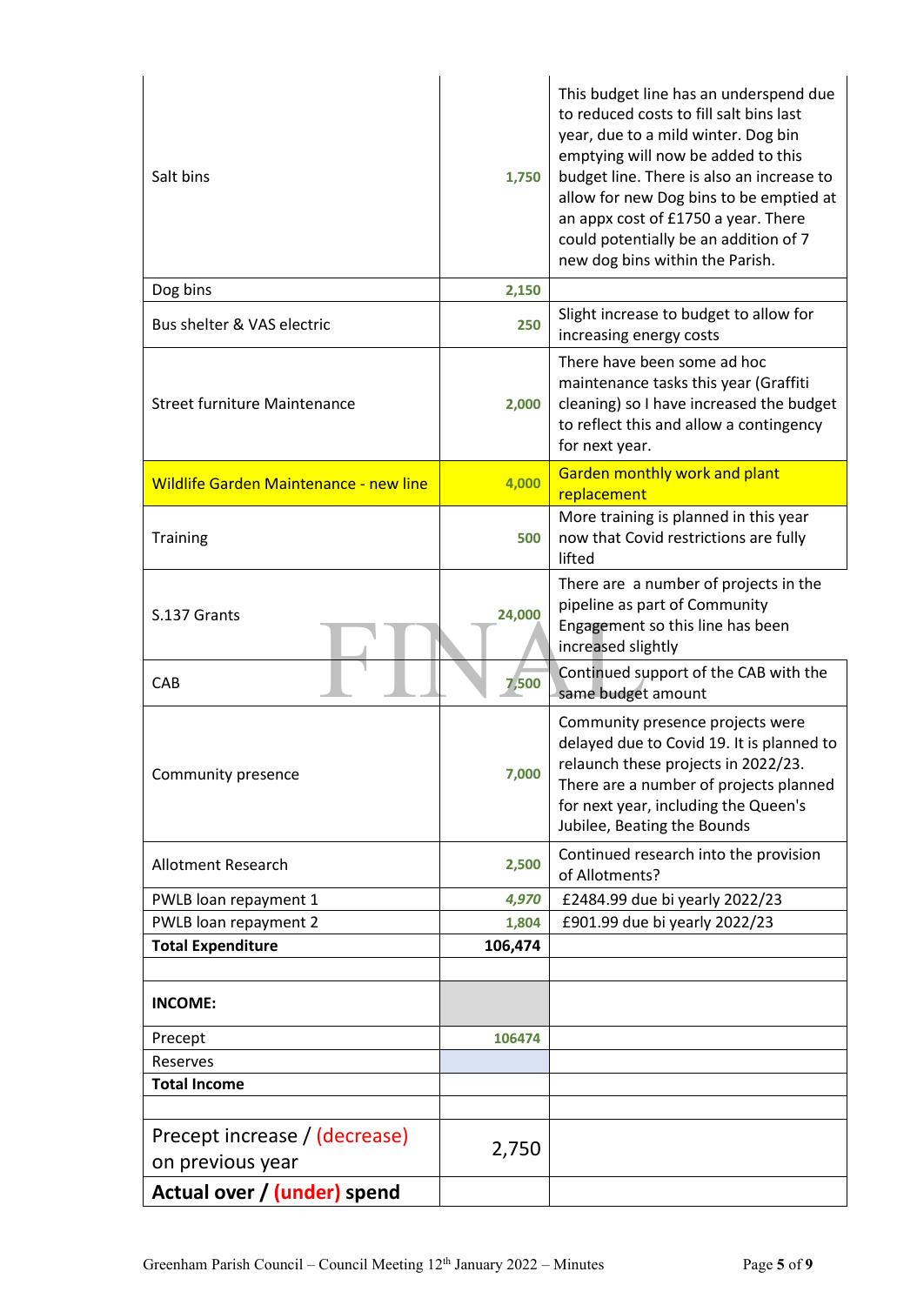| <b>Notes</b>                           |          |  |
|----------------------------------------|----------|--|
| Free/General reserve held at 1st April |          |  |
|                                        |          |  |
| <b>PRECEPT PER HOUSEHOLD:</b>          | 2022/23  |  |
| <b>TAX BASE</b>                        | 2,659.00 |  |
| PRECEPT PER BAND D HOUSEHOLD           | £40.04   |  |
| Inc/(decr) on previous year            | (E1.20)  |  |

JSH – Highlighted the Citizens Advice Bureau donation and would like to suggest a small increase in the GPC donation from its current level of £5,000 to a higher amount.

TV – Supports the increase to the Citizens Advice Bureau Budget line

AA – Would like GPC to engage with the Citizens Advice Bureau to find out their needs and how our donation supports them

SAJ – Would like her support of an increase to be minuted by the Clerk

 $MG - Would like the budget line amount increased to £7,500$ 

SJ – Suggests that the budget line is increased to £7,500 and that GPC engages with the Citizens Advice Bureau for a breakdown of how the donation is spent. Chair to speak to the Citizens Advice Bureau

FINAL

**Proposed**: MG **Seconded:** GP **Abstentions:** None **Against:** None

**Resolved:** To unanimously approve the change to £7500 to the Citizens Advice Bureau Budget Line

JSH – Would like to split the Dog bins and Salt bins so they are in two separate budget lines

Salt bins £1750 Dog bins Increased to £2150

**Proposed:** JSH **Seconded:** BD **Abstentions:** None **Against:** None **Resolved:** To unanimously approve to split the Dog bins and Salt bins so they are in two separate budget lines and to increase the budgets to £1750 for Salt bins and £2150 for Dog bins

TV – Would like to propose an added Budget line of up to £5,000 for the community Governance Review

JSH – Suggested that the debate surrounding the Community Governance review costings are added to the February agenda

**c) To approve** GPC Reconciliation statements 1st December **Proposed:** MG **Seconded:** JSH

Greenham Parish Council – Council Meeting 12<sup>th</sup> January 2022 – Minutes Page 6 of 9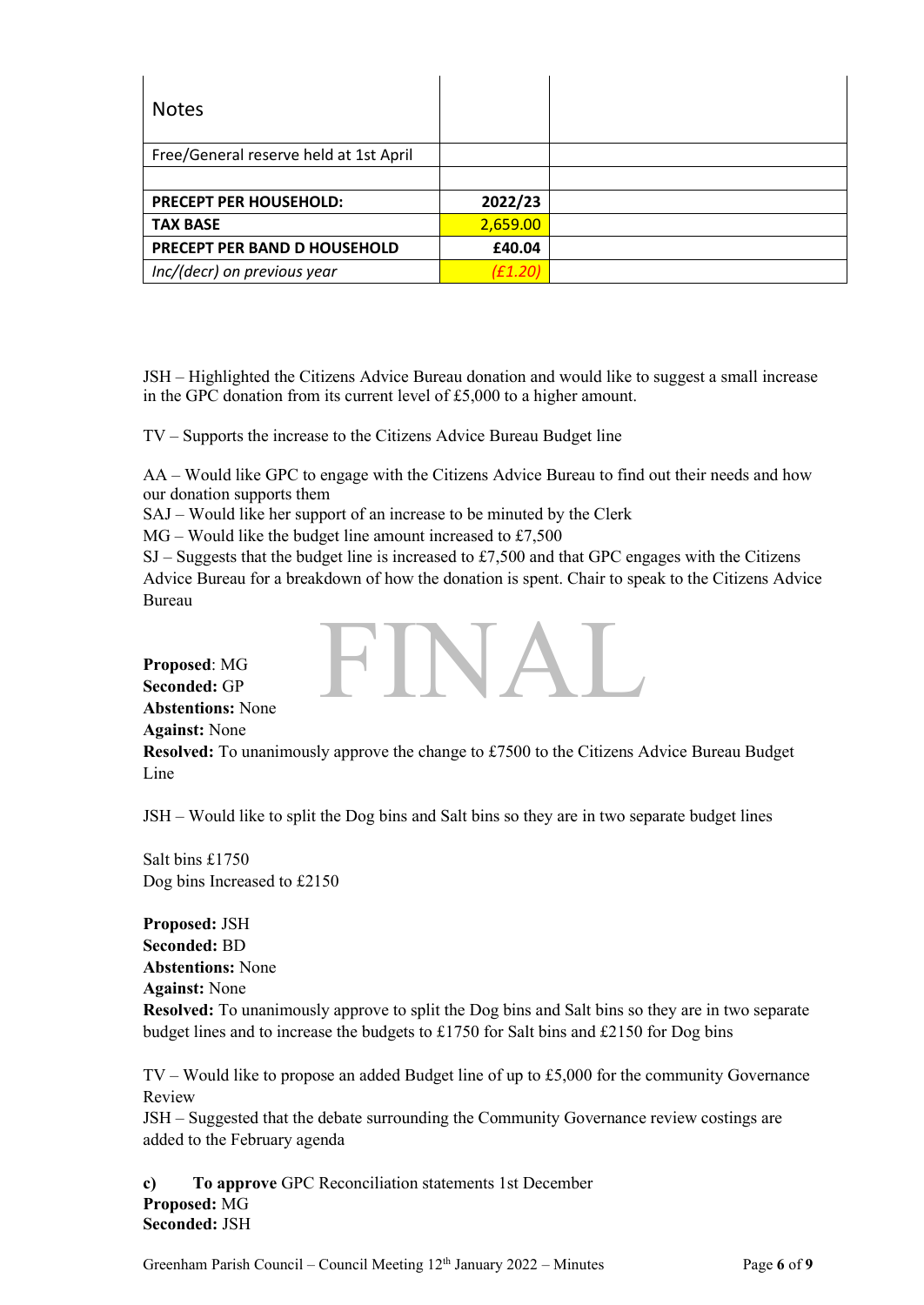## **Abstentions:** None **Against:** None **Resolved:** To unanimously approve GPC Reconciliation statements 1st December

## **d) To consider** a donation to the WBDC Library service

SAJ – Questioned why Greenham Parish Council is unable to make a donation to the library service

AA – Is of the opinion that the West Berkshire District Council should fund the library and that the parish shouldn't make a general contribution to the library.

SJ – It was noted that SJ does not believe GPC will support funding for somebody else's statutory responsibility, but if there are opportunities to help GPC parishioners who need support from the Library service, Councillors would look favourably on supporting that.

JSH confirmed that a donation would be against GPC's S137 policy. Section 5.4 of the policy states that Grant will not be used to fund projects that are 'the prime statutory responsibility of other government bodies.

## **e) To consider** GPC Reserve account funds

SJ – Highlighted that the only project that has been costed up currently, is the Air Source heat pump project

TV – Would like to support the Diamond Playing field project

International Playing field project<br>Illors on Building project for the Diamond Playin<br>Incillor Drummond has attended meetings with<br>International and a state of the state of the state of the state of the state of the state BD – Updated the Councillors on Building project for the Diamond Playing Field, to replace the existing portacabin as Councillor Drummond has attended meetings with West Berkshire District Council.

GP – Would like the building to cover as much area as is possible on the site.

SAJ – Would like the Parish council to take over the management of the Building on the Diamond Playing field when it is built.

TV –Would like to support the Diamond field project

SJ – Air source heat project, Lights at St Mary's and the Diamond field project to all go ahead in the future

AA - Explained that there is currently a West Berkshire District project to look at developing the Diamond field project

SAJ – Would like the Parish Council to publicise any money that the Parish Council spends on the above projects

**Proposed:** SJ **Seconded:** JSH **Abstentions:** None **Against:** None

**Resolved:** To unanimously approve that the Air Source Heat System, Exterior Lights at St Mary's church and the Diamond field project to all go ahead for future CIL spend money

**f) To approve** adding the Clerk as a signatory on the MetroBank Account for online banking **Proposed:** SJ **Seconded:** MG **Abstentions:** None

Greenham Parish Council – Council Meeting 12th January 2022 – Minutes Page **7** of **9**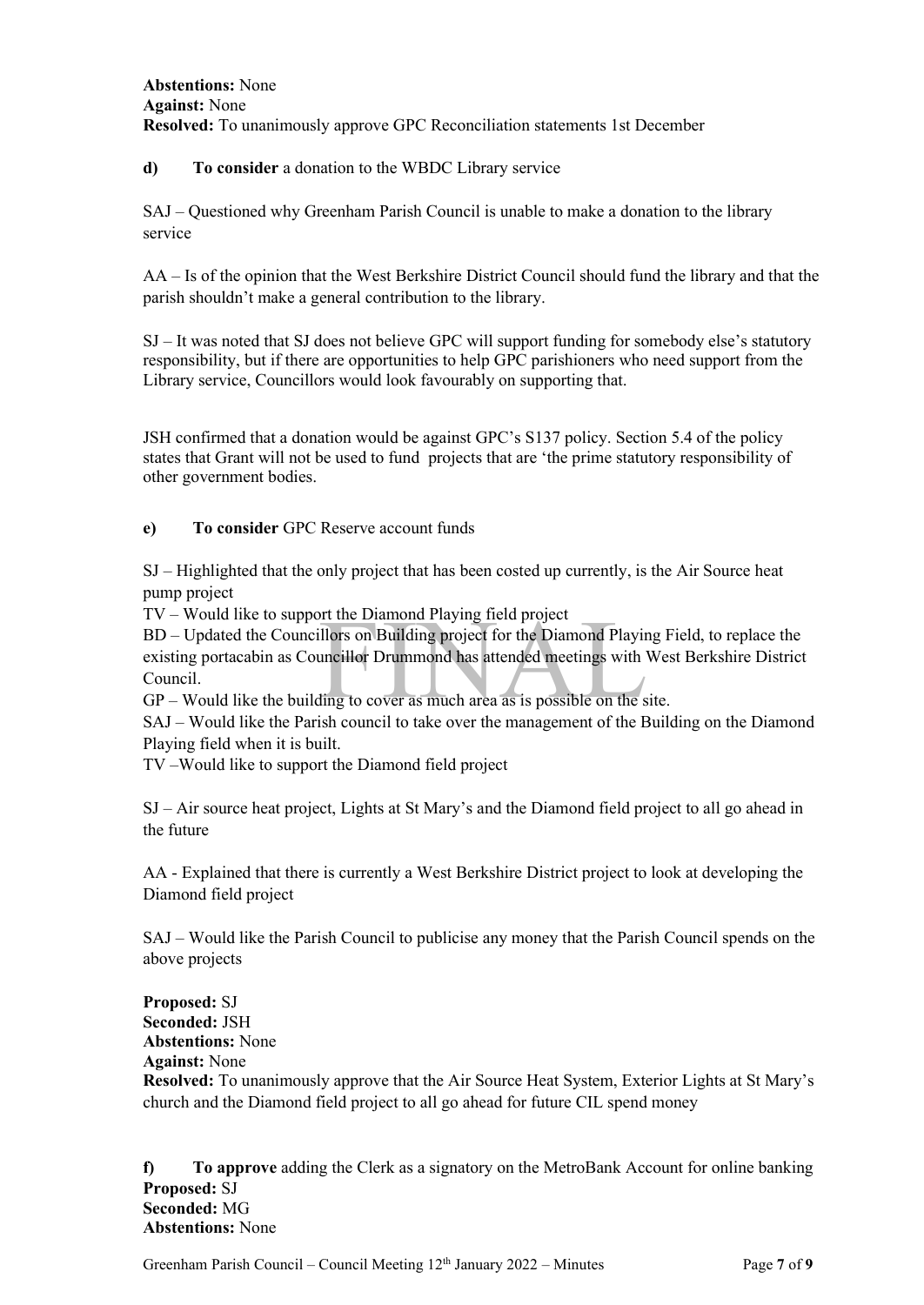**Against:** None

**Resolved:** To unanimously approve adding the Clerk as a signatory on the MetroBank Account for online banking

**g) To approve** the Greenham Parish Council Interim Audit report

**Proposed:** SJ

**Seconded:** KN

**Abstentions:** None

**Against:** None

**Resolved:** To unanimously approve the Greenham Parish Council Interim Audit report with recommendations made by the auditor

## **105 Planning and Highways**

## a. **To Consider** any Planning Applications

| ď              |                                                                                      |                                                            |                                                                                                                                                       |
|----------------|--------------------------------------------------------------------------------------|------------------------------------------------------------|-------------------------------------------------------------------------------------------------------------------------------------------------------|
| 1              | 6 Kersten Close<br>Newbury<br>West Berkshire<br><b>RG14 7WF</b><br>Mr and Mrs Wright | Single Storey Side Extension                               | 21/03066/HOUSE<br><b>Proposed: SJ</b><br><b>Seconded: TV</b><br><b>Abstentions: None</b><br><b>Against:</b> None<br><b>Resolved:</b> Not to<br>object |
| $\overline{2}$ | 18 Lingfield Road<br>Newbury<br>West Berkshire<br><b>RG14 7SE</b><br>Mrs Y. K. Young | Demolition of porch and continuation<br>of new hall and wc | <b>21/03170/HOUSE</b><br>Proposed: SJ<br><b>Seconded: TV</b><br><b>Abstentions: None</b><br><b>Against: None</b><br><b>Resolved:</b> Not to<br>object |

SJ – Would like the Racecourse planning application, related to the Racecourse Christmas event, to be added to the next agenda

b. **To approve** supplier and installation of New Dog bins within Greenham Parish **Proposed:** SJ

**Seconded:** JSH

**Abstentions:** None

**Against:** None

**Resolved:** To unanimously approve supplier C for purchase of new dog bins and supplier C for installation of New Dog bins within Greenham Parish

c. **To consider** Greenham Parish Wards and CGR

TV – Outlined what would be included in a Community governance Review. TV would like the Racecourse estate to become a separate Ward prior to the next election. TV outlined how a referendum can be held within the Parish, to force a Community Governance Review, 250 signatures within the Parish are required to force a review. TV would like Greenham Parish council to formally agree that if he doesn't hear from WBDC by the end of January, then he would like GPC to agree to a referendum and consider conducting a referendum on the February agenda.